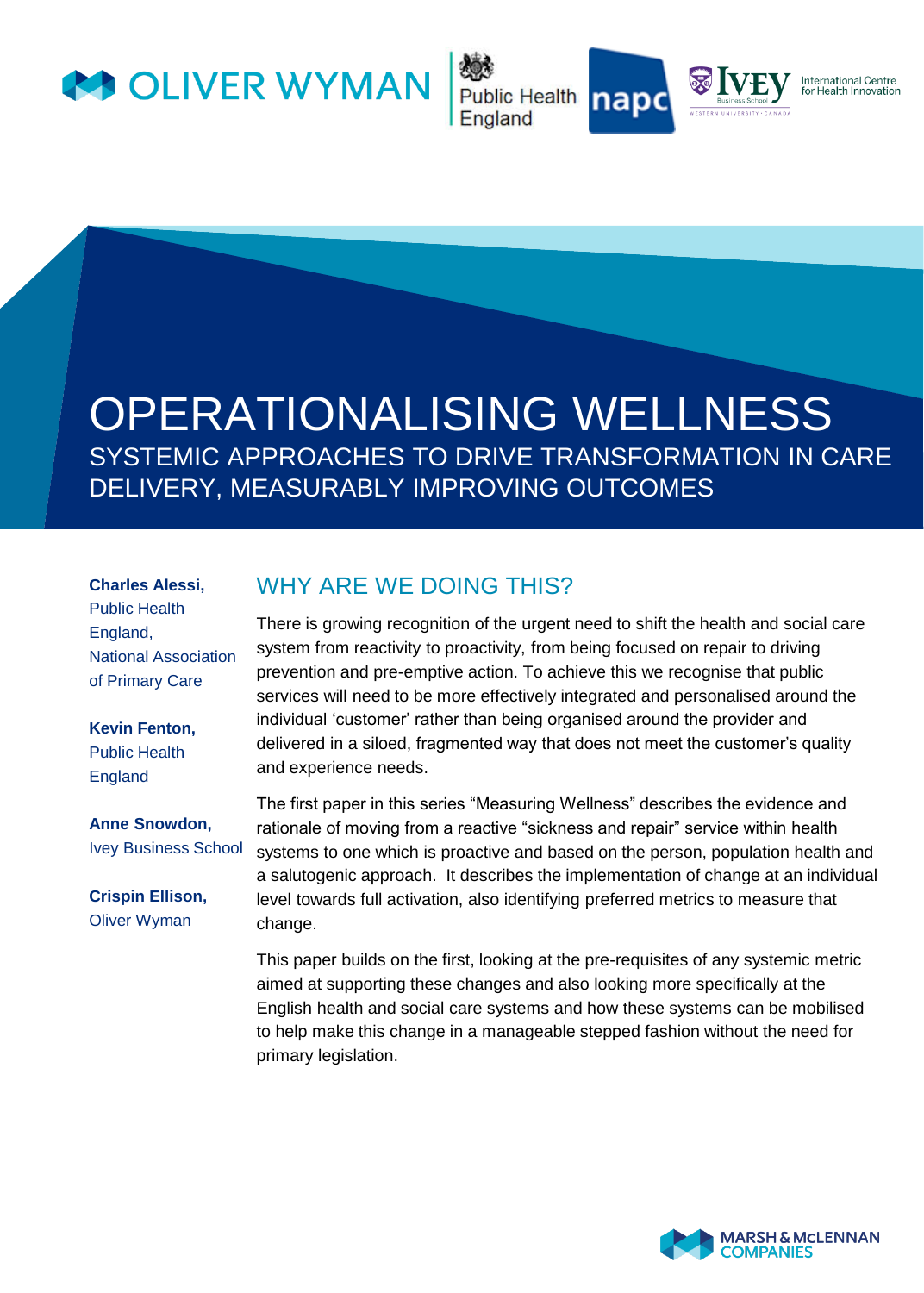# MEASURING WELLNESS – AN OVERVIEW

Our "Measuring Wellness" paper highlighted the strong linkage between psychosocial wellness and physical health outcomes, as elucidated in Chida and Steptoe's 2008 meta-analysis of 35 published studies. This concluded that positive psychosocial wellness was associated with reduced mortality in both healthy and diseased populations (including renal failure and HIV patients)<sup>1</sup> . The paper also put forward a strong case for introducing patient activation for individuals in a stepped approach, building on the concept of Patient Activation Measure levels<sup>2</sup>, as reproduced below. Patient activation is not only a better predictor of health outcomes than known socio-demographic factors such as ethnicity and age, but there is also a powerful economic case for driving improvements in patient activation. A recent US study $3$  showed that patients with the lowest levels of activation cost 8 – 21% more than patients with the highest activation level at equivalent health statuses and demographics.



#### Diagram 1: Levels of patient engagement in the Patient Activation Measure

Source, Insignia Health

"Measuring Wellness" identified the WEMWBS (Warwick-Edinburgh Mental Wellbeing Scale)<sup>4</sup> as the most appropriate single scale with which to measure wellness. It is operationally feasible within the present landscape in England, captures the essential parameters of a supra-sectoral metric and drives health and social care providers to cooperate and work collegiately and congruently.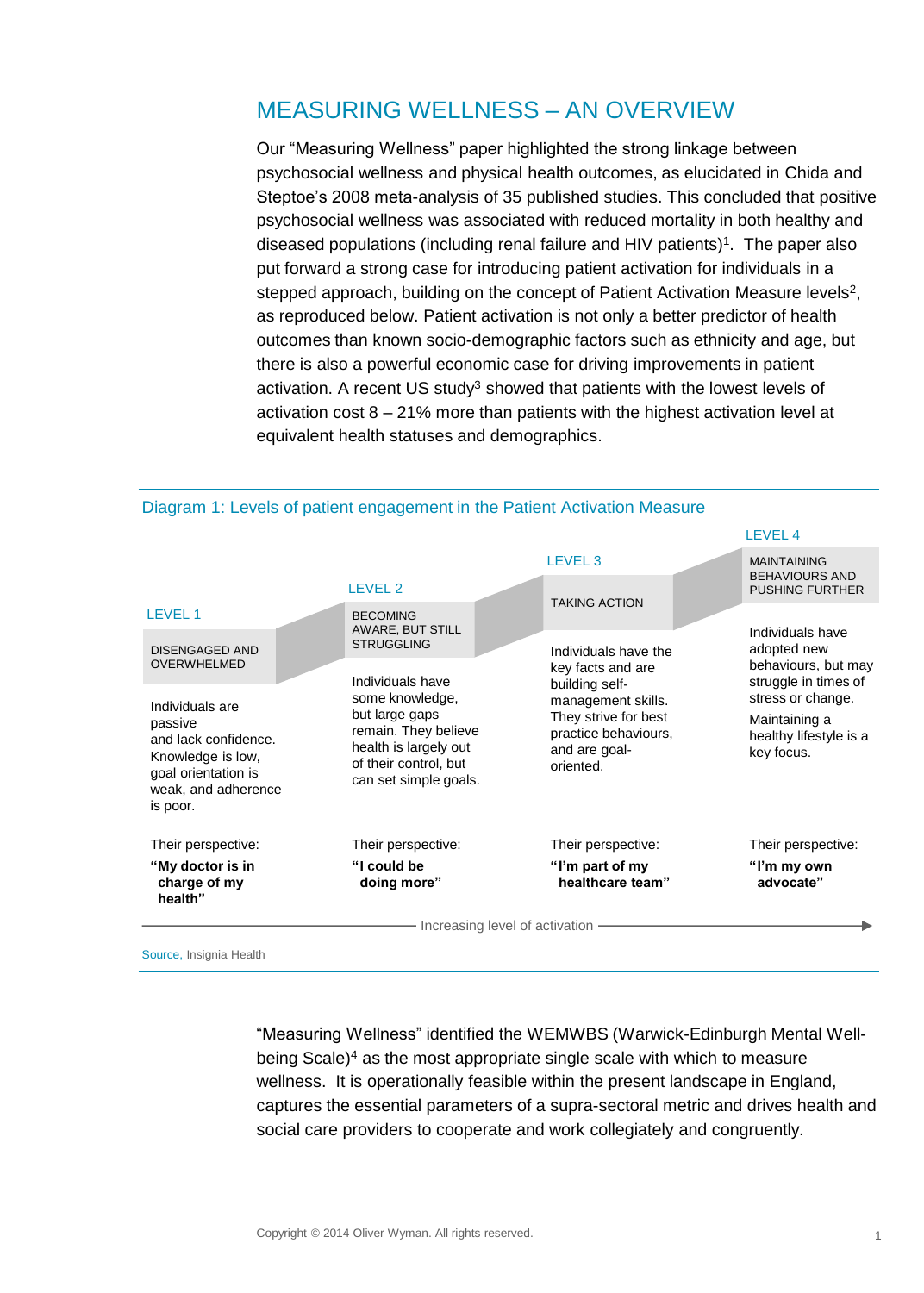Aligning care provider teams and other stakeholders across health systems with an agreed common measurement approach will facilitate collaboration around innovation in service delivery and achieve value for the populations they serve. For example, innovative services focused on the mental health needs of young people could be delivered in schools with both education and mental health providers working collaboratively to drive for measurable improvement in wellness, activating youth to engage and take action to achieve personal wellness. Utilising metrics which assess salutogenic approaches will ensure that both mental and physical wellbeing are core to any intervention, actively encouraging the parity of esteem around mental health which has proven so elusive to attain.

This paper develops these themes and describes changes required in the NHS in England to match the stepped approach.

# WHAT ARE THE PRE-REQUISITES OF A WELLNESS METRIC?

There is a set of core principles a wellness metric should follow in order to support the shift from a reactive to a proactive health and care system. The principles are largely independent of the parameters which govern the health and care system (e.g. unified government funder/ employer/ insurer). The metric should:

- Move away from a disease focus to a whole person focus from "medicine by body part" to a person-focused system that unifies physical and mental health and incorporates non-biomedical and social parameters
- Shift from activity counting (e.g. number of operations or medical consultations) to more holistic assessments and outcomes – in essence, salutogenesis
- Move away from "sickness and repair" concepts to ones that encourage aspects of risk reduction and in some cases the prevention of ill health
- Address the years of lost or diminished life, not merely encourage longevity. The metric should seek to add life to years and reduce the years of misery associated with debility and multi-morbidity
- Have relevance to the individual. The recipient of care should be able to drive towards the outcomes they most value, rather than remain a passive recipient of activity prioritised by others. In this way, the metric should encourage and drive the four levels of patient activation outlined above
- Be constructed within a common thematic. Unified metrics will require different sectors (e.g. primary care, hospital care, social care, mental health care, education, etc.) to work together in order to achieve common goals
- Be incentivised through payments that are linked to the achievement of outcomes. It should reward participating sectors equally and in proportion to the extent common goals established with or by the individual are achieved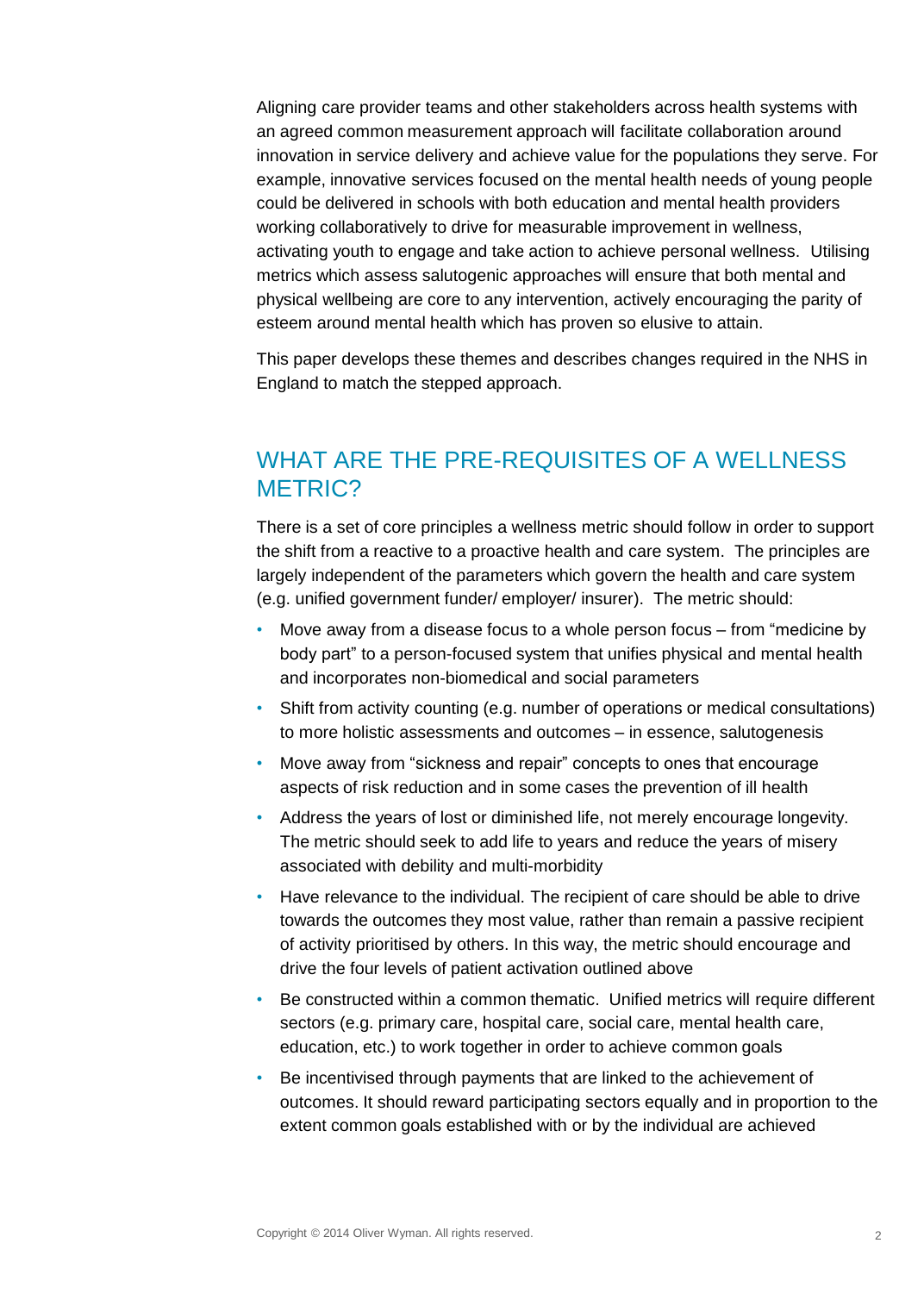Measuring wellness can be used to galvanise appropriate and congruent activity across the whole health and social care system. Diverse actors can be incentivised to align around wellness and be held to account for its improvement. These actors could include all sectors within healthcare and social care and also potentially others from the broader care system, including education, justice, crime prevention and local government.

Health and care systems are complex adaptive systems and require the careful, specific and bespoke introduction of new metrics, often via a graduated methodology to diminish the likelihood of disengagement and unsustainability. Their introduction will likely be opposed if they affect existing activity based metrics and there needs to be a clear understanding of the roles of Payers and Providers of care and the behaviours they are likely to exhibit as a result. All these considerations need to be factored into the introduction process.

## MOVING TOWARDS IMPLEMENTATION

In order to progress patients along the Patient Activation Levels described in Diagram 1, broader changes will need to occur across the whole health and care system. We need to move from the "sickness and repair", hospital dominated, transactional, disconnected and provider-centric care system of today to one which is integrated, personalised, patient-centric and focused on prevention, wellness and population health.

Supportive infrastructure such as technology, payment systems and contractual levers will be required to effect this transformation and increase patient engagement. Examples of these are outlined in Diagram 2 and described below.

## Increasing patient engagement from Level 1 ("Disengaged and overwhelmed") to Level 2 ("Becoming aware, but still struggling"):

Technology: A number of technologies need to be introduced and adopted, including those that connect patients to their healthcare team, personal health information and each other. Patients should be given access to a comprehensive set of their medical records. Data from mobile devices and apps should be linked to official medical records to track progress and outcomes of activation

Payment systems: Patients should be informed of the cost of the treatment and investigation options available to them (the more granular the better) so that there is greater awareness of value amongst system stakeholders. Primary and secondary care organisations need to be incentivised to focus on population health through a payment system which is dependent on wellness metrics (for example, population WEMWBS scores) for up to, perhaps, 2.5% of payments initially

Contractual levers: Physicians should be incentivised to work in provider teams that establish health goals jointly with patients and encourage patients to track progress against their goals by accessing and recording in their medical records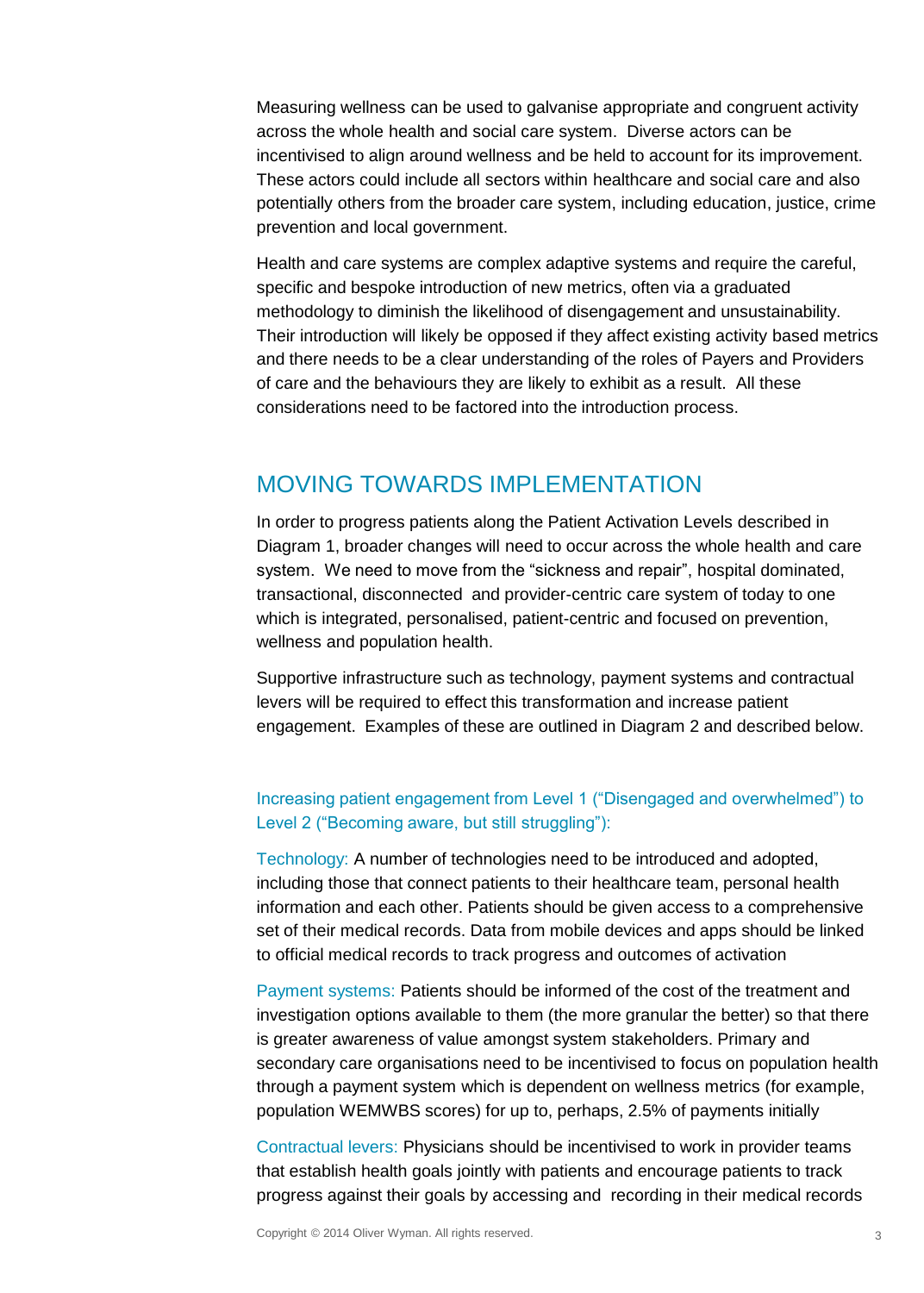

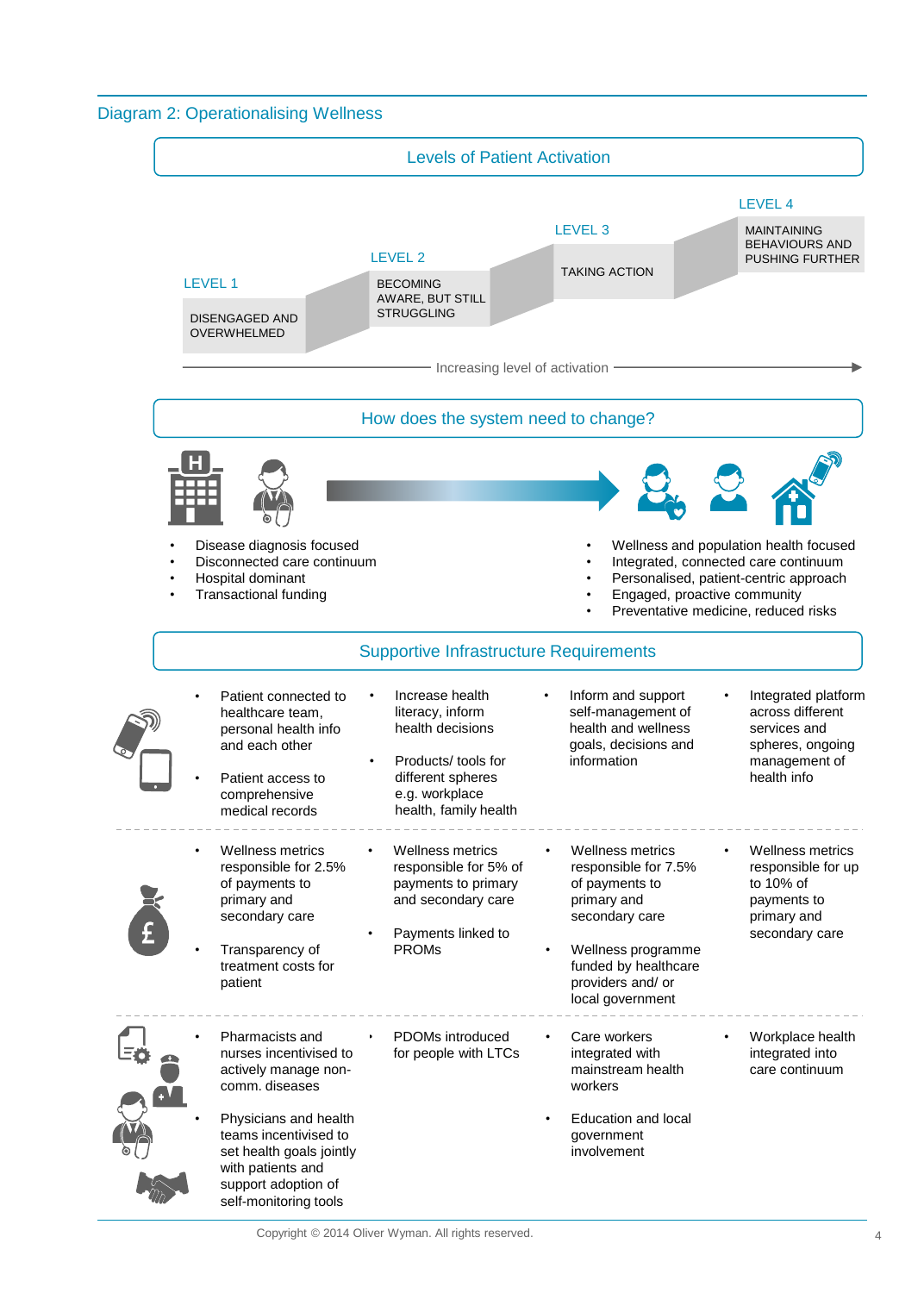(with appropriate audit trail). Physicians and health teams should be incentivised to support patient adoption of self-management tools and devices (e.g. step meters) in order to increase patient activation. Pharmacists, nurses and other professionals should be made responsible for the active management of noncommunicable diseases, thereby improving access and achieving whole person care. Physicians should manage the complexity of multi-morbidity and work collaboratively with the team to support and encourage individual activation and goal attainment

## Moving from Level 2 ("Becoming aware, but still struggling") to Level 3 ("Taking Action"):

Technology: Technologies are required that increase health literacy and inform health decisions. Patients should be equipped with tools that allow them to engage with their health across different spheres of their lives, for example workplace health and family health

Payment systems: Wellness metrics should be made responsible for up to, perhaps, 5% of payments to primary and secondary care organisations. Payments should be linked to patient reported outcome measures (PROMs) to incentivise improvements in patient experience

Contractual levers: Patient determined outcome measures (PDOMs) should be introduced for people with long-term conditions (LTCs) to encourage adherence to treatment plans, set personalised treatment goals and encourage the reduction of risk factors

## Moving from Level 3 ("Taking Action") to Level 4 ("Maintaining behaviours and pushing further"):

Technology: There is a need to harness the increasingly available technologies that inform and support self-management of health and wellness goals, decisions and information, including the tracking of individual goals and outcomes

Payment systems: Wellness metrics should be made responsible for up to, perhaps, 7.5% of payments to primary and secondary care organisations. Wellness programmes could be funded by healthcare providers in some systems and local governments in others

Contractual levers: Care workers should be integrated with mainstream health workers. Education and local government should be involved in wellness programmes

#### Consolidating Level 4 ("Maintaining behaviours and pushing further"):

Technology: Patients should be equipped with an integrated platform that reaches across the whole range of health and social services to enable ongoing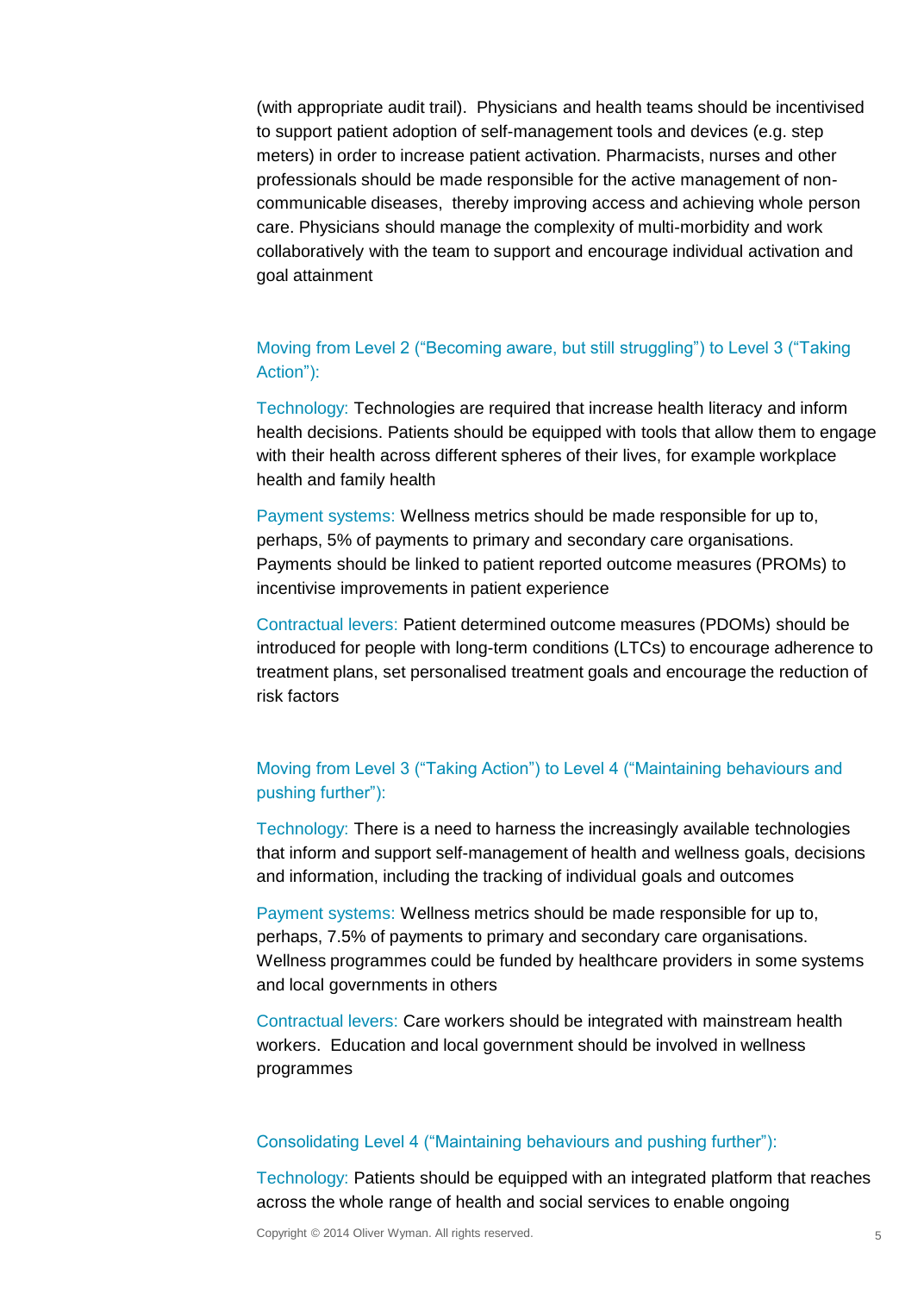management of their health information and incentivise the perpetuation of new behaviours

Payment systems: Wellness metrics should be made responsible for up to, perhaps, 10% of payments to primary and secondary care organisations

Contractual levers: Workplace health should be integrated into the broader care continuum

Our vision for a holistic health and social care system is one where the achievement of wellness outcomes will be responsible for as much as 10% of all payments for both Primary Care and Hospital Care. They will be an important system driver, aiding in the achievement of sustainability and self care, and widely accepted as an integral part of healthcare. Workplace health will be part of the integrated mosaic of interventions which will encourage and sustain individual activation. Education and local government will also be part of the new broader system of health and social care, enlisted by the most appropriate actor within the healthcare continuum depending on local factors.

Supra-sectoral wellness metrics will become the method of choice to assess performance of local health economies and commissioners as well as to allow local government the opportunity to critically appraise the connectivity of health systems with their populations . Care workers will become indistinguishable from mainstream health workers as the non-health determinants of wellbeing are recognised as both relevant and essential. Social isolation will also lessen as dependence on wellness metrics increases. Wellness improvement schemes will be funded directly by healthcare providers in some healthcare systems, or by local government in others. Whatever the incumbent system, links between care and health will increase to the extent that the interface will become largely indistinguishable.

The vision described above is one where integration is key, both across the health and social care system and also with others in the broader care system, including education, justice, crime prevention and local government. Patients are informed and actively engaged, cultivating strong links with their proactive and wellequipped health care team. This insistence on whole system integration and the productive interactions between informed, activated patients and their prepared, proactive practice teams has also been emphasised elsewhere, most notably in The Chronic Care Model<sup>5</sup>.

The Chronic Care Model (CCM), outlines six factors that are necessary to obtain improved care outcomes: community resources and policies, health care system, patient self-management, decision support, delivery system design and clinical information systems. According to a recent World Health Organisation (WHO) publication<sup>6</sup> on mental health and other chronic diseases, studies<sup>7</sup> suggest that "redesigning care using the CCM leads to improved patient care and better health outcomes".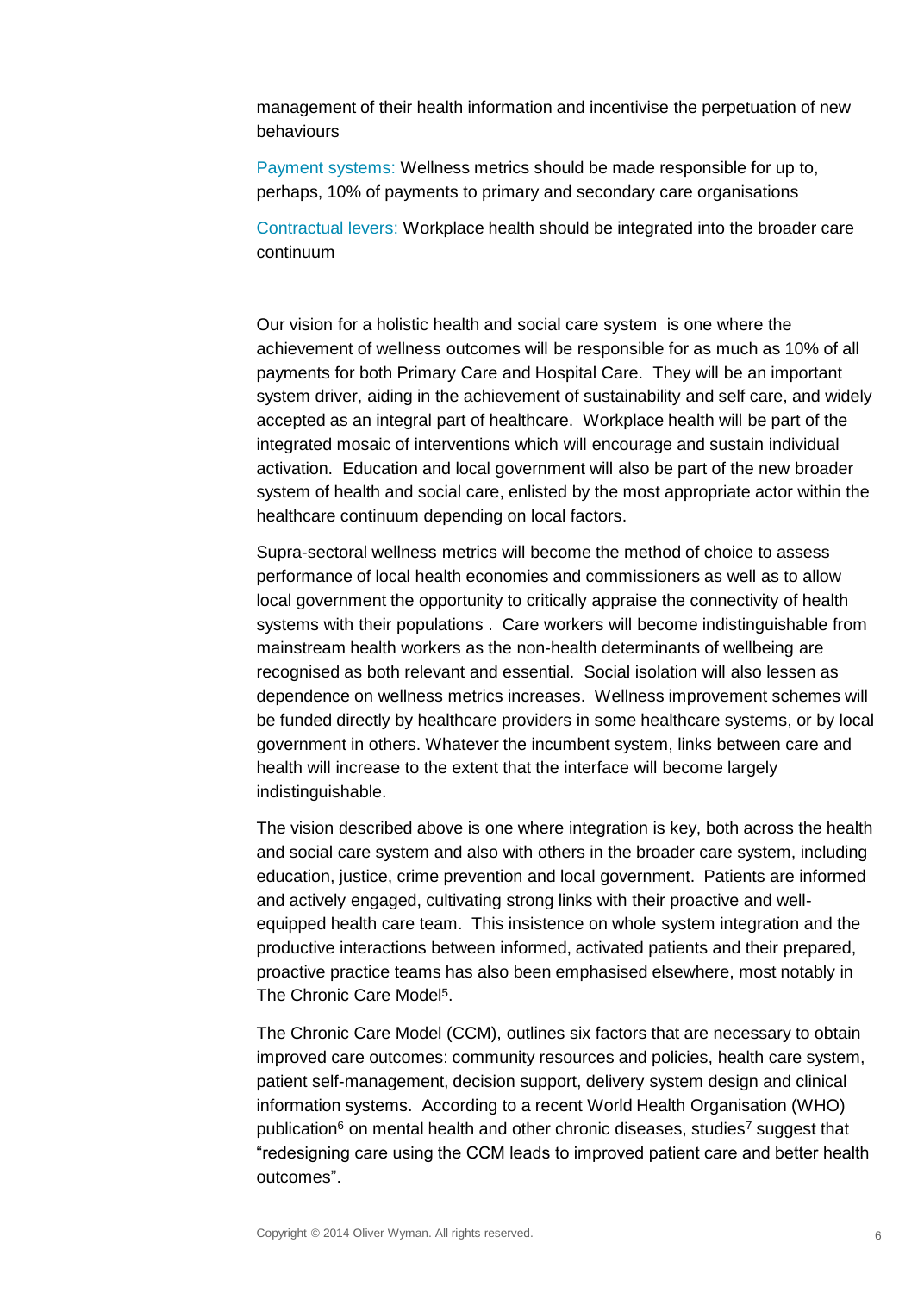

# WHAT ARE THE IMMEDIATE NEXT STEPS TO IMPLEMENT THE WELLNESS METRICS?

There are a number of steps that could be taken quickly to implement these important metrics.

An efficient way to capture WEMWBS data would be to incorporate WEMWBS into the existing patient questionnaires: this would provide measurement within the primary and secondary care systems. It also lends itself to digital capture over the internet including by mobile devices, although of course there will be an important segment of the population without access to the internet whose input would need to be captured through "low-tech" methods. The system currently used in the travel industry, *tripadvisor*, is easily accessed and an equivalent system could be used as an ongoing, real-time measure of patient activation and experience of health systems. The data thus captured could be collected initially on a cheap and rudimentary system which could then be developed as experience demands.

As outlined in the first paper of this series, the capture of WEMWBS data could also be complemented by the Emergency Bed Day usage per 1,000 65+ population metric to assess the effectiveness of elderly care provision across commissioning areas. The data for this analysis is already routinely captured by the NHS.

In parallel with the capture of current baseline data, appropriate incentives will need to be developed to encourage providers to focus on wellness. These incentives will need to be applied across the whole system. For example, Commissioning for Quality and Innovation (CQUIN) mechanisms could be used to link payments for acute and mental health trusts to supra-sectoral wellness metrics. Personal Medical Services (PMS) contracting could be used to introduce wellness metrics for both General Practice and Community Pharmacy. Similar types of mechanisms can be utilised to assess and drive performance in clinical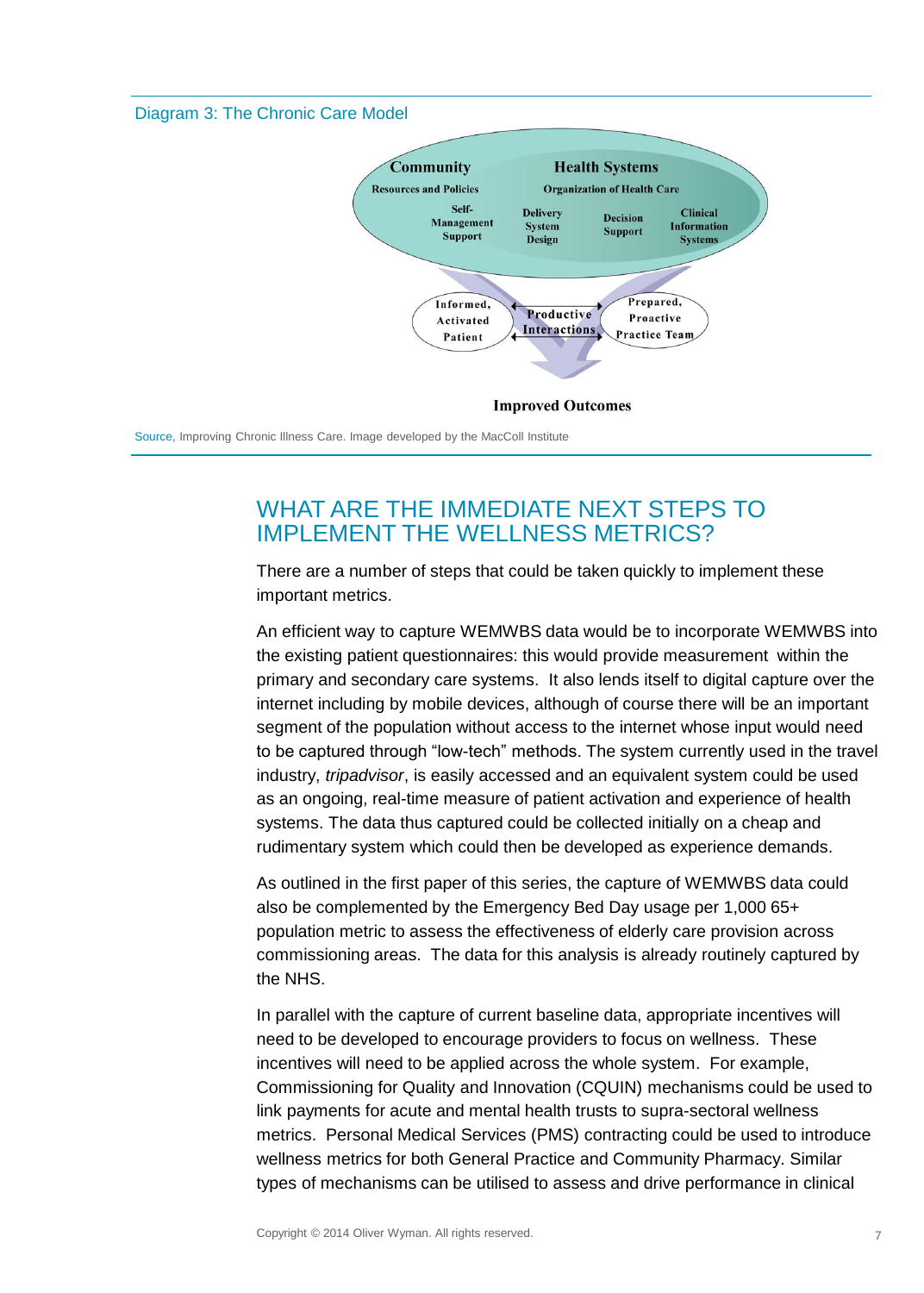commissioning groups (CCGs) , the Pioneer programme and the Better Care Fund. This would be best achieved on a step basis as discussed above.

The key next step is to identify a significant population (for example a major city) to pilot the wellness metrics and rapidly develop this approach by learning through doing.

# ACKNOWLEDGEMENTS

The authors would like to thank all those at Public Health England, National Association of Primary Care (NAPC), Ivey Business School and Oliver Wyman who contributed to this paper.

Full list of contributors:

### Public Health England

Dr Charles Alessi (Senior Advisor), Prof Kevin Fenton (Director of Health and Wellbeing), Dr Heema Shukla (Consultant in Public Health)

### National Association of Primary Care

Dr Charles Alessi (Co-Chairman), Dr Nav Chana (Co-Chairman)

#### Ivey Business School, University of Western Ontario, Canada

Dr Anne Snowdon (Academic Chair of the International Centre for Health Innovation)

### Oliver Wyman

Crispin Ellison (Partner), Andrew Chadwick-Jones (Partner), Dr Cate Reynolds and Dr Annabel Yadoo